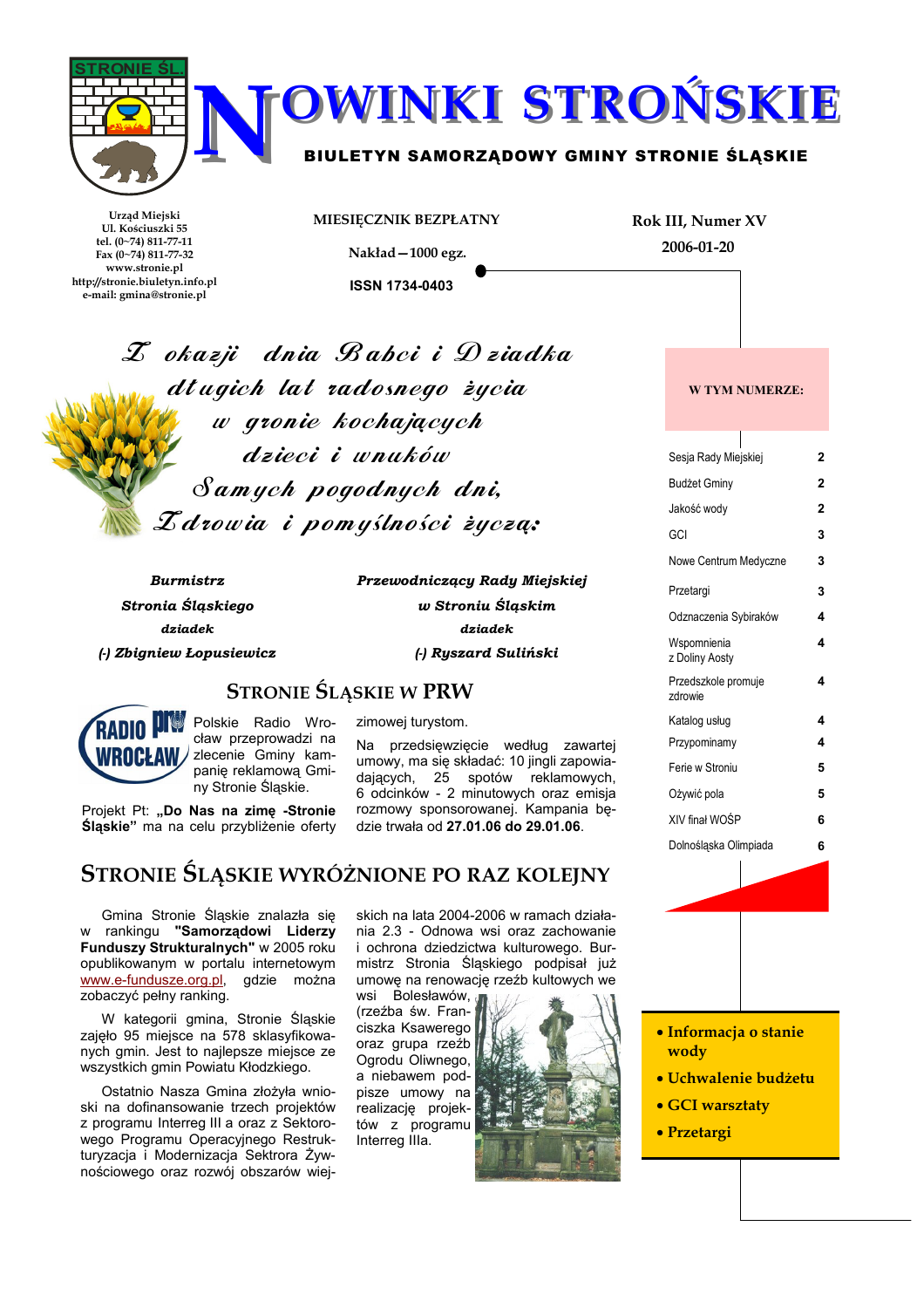# **XXXVII SESJA RADY MIEJSKIEJ**

Zapraszamy na XXXVII sesję Rady Miejskiej w Stroniu Śląskim, która odbędzie się w dniu 30 stycznia 2006 roku o godzinie 11:00 w sali konferencyjnej Urzędu Miejskiego, ul. Kościuszki 55 w Stroniu Śląskim.

### PROPONOWANY PORZADEK SESJI: 1. Otwarcie sesii.

- 2. Ustalenie porzadku obrad.
- 3. Przyjęcie protokołu z poprzedniej sesji Rady Miejskiej w Stroniu Śląskim
- 4. Sprawozdanie z bieżącej działalności Burmistrza Stronia Śląskiego w okresie między sesjami.
- 5. Ocena stanu sieci energetycznych na terenie Gminy Stronie Śląskie oraz problemy z przerwami dostawy energii elektrycznej - analiza przyczyn i skutków:
- Komunalnej i Mieszkaniowej, Ochrony Środowiska i Przyrody, Komisja Planowania Przestrzennego, Budownictwa. Gospodarki Porzadku Publicznego i Ochrony Przeciwpożarowej Rady Miejskiej w Stroniu Śląskim,
- Przedstawiciele EnergiaPro Koncern Energetyczny SA,
- ♦ Burmistrz Stronia Śląskiego.,
- Dyskusia.
- 6. Przystąpienie do sporządzenia zmiany miejscowego planu zagospodaro-

wania przestrzennego wsi Siennej i Janowej Góry, dla terenu położonego w obrębie Siennej (DRUK Nr I).

- 7. Uchwalenie regulaminu utrzymania czystości i porzadku na terenie Gminy Stronie Śląskie (DRUK Nr II).
- 8. Ustalenie górnych stawek opłat ponoszonych przez właścicieli nieruchomości za usługi w zakresie odbierania odpadów komunalnych oraz opróżnianie zbiorników bezodpływowych na terenie Gminy Stronie Śląskie (DRUK Nr III).
- 9. Zaopiniowanie Planu Aglomeracii dla kanalizacji ściekowej w Gminie Stronie Śląskie (DRUK Nr IV).
- 10. Uchwalenie regulaminu dostarczania wody i odprowadzania ścieków Zakładu Wodociągów i Kanalizacji w Stroniu Śląskim (DRUK Nr V).
- 11. Określenie gminnego programu profilaktyki i rozwiązywania problemów alkoholowych i gminnego programu przeciwdziałania narkomanii (DRUK Nr VI).
- 12. Rozpatrzenie wezwania do usunięcia naruszenia prawa (DRUK Nr VII).
- 13. Prezentacja dotychczasowych osiągnięć wysokogórskich i jaskiniowych Sekcji Speleologicznej "Niedźwiedzie" w Stroniu Śląskim.
- 14. Interpelacje radnych.
- 15. Zapytania i wolne wnioski.
- 16. Sprawy bieżące Rady Miejskiej.
- 17. Zamkniecie sesji.

# **BUDŻET GMINY UCHWALONY**

Podczas ostatniej sesji Rada Mieiska uchwaliła budżet Gminy Stronie Ślaskie na 2006 rok.

Dochody Gminy zostały zaplanowane na poziomie 15 280 808 zł, wydatki na poziomie 15 443 328 zł. Deficyt budżetowy w 2006 roku ma wynieść 162 520 zł.



Podobnie jak w poprzednim roku w "NS" bedzie dołączona broszurka informacyjna Pt. "Skąd mamy pieniądze i na co je wydajemy", w której znajdą się szczegółowe informacje o wykonaniu budżetu w roku ubiegłym, a także planowane dochody i wydatki w bieżącym roku.

## INFORMACJE O JAKOŚCI WODY DO PICIA I NA POTRZEBY GOSPODARCZE, DOSTARCZANEJ DO SIECI MIEJSKIEJ W STRONIU ŚLĄSKIM I BOLESŁAWOWIE

Woda dostarczana do sieci wodociągowej w Stroniu Śląskim i Bolesławowie posiada bardzo dobre parametry fizyko chemiczne, co obrazuje poniższa tabela.

Woda jest badana regularnie i z dużą częstotliwością przez inspektorów Państwowej Powiatowej Stacji Sanitarno -Epidemiologicznej. Wymaganiom mikrobiologicznym, jakim powinna odpowiadać woda przeznaczona do spożycia przez ludzi odpowiadały w roku 2005 wszystkie próby.

Poniżej przedstawiamy kilka wskaźników jakości wody.

| wskaźniki          | <b>STRONIE ŚLĄSKIE</b>                       | <b>BOLESŁAWÓW</b>    | Dopuszczalne zakresy wartości wg normy         |                   |  |
|--------------------|----------------------------------------------|----------------------|------------------------------------------------|-------------------|--|
| jakości wody       | (zawartość w wodzie)<br>(zawartość w wodzie) |                      | Polskiej                                       | Unii Europejskiej |  |
| <b>BARWA</b>       | 1 mg $Pt/dm3$                                | 1-3 mg $Pt/dm3$      | 15                                             | akceptowalna      |  |
| METNOŚĆ            | 1 mg/dm $3$                                  | 1 mg/dm $3$          |                                                | akceptowalna      |  |
| <b>ZAPACH</b>      | akceptowalny                                 | akceptowalny         | akceptowalny                                   | akceptowalny      |  |
| TWARDOŚĆ<br>OGÓLNA | mg<br>32 $CaCO3/dm3$                         | mg<br>30 $CaCO3/dm3$ | $60 - 500$ zalecane ze<br>względów zdrowotnych |                   |  |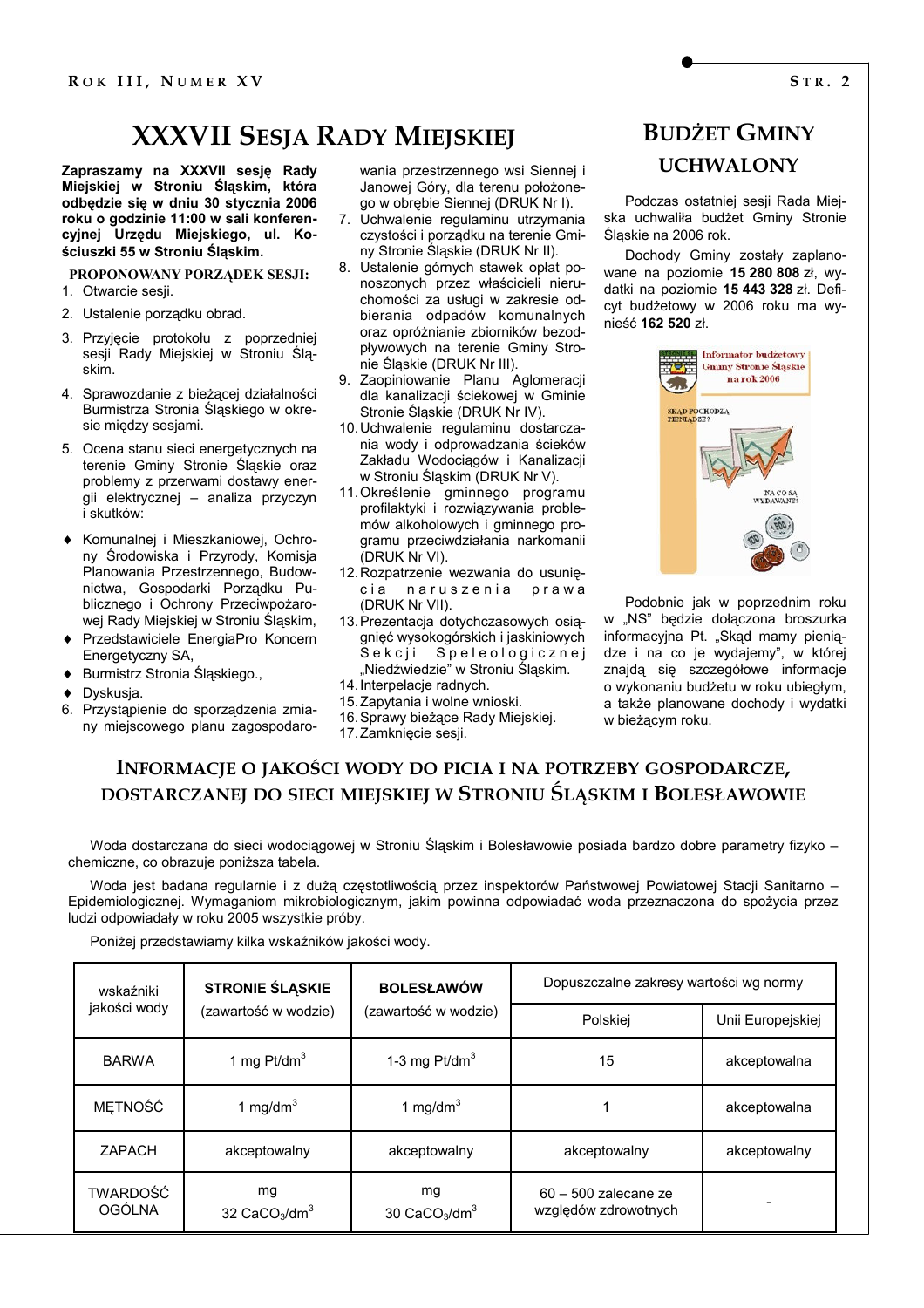## **GCI-WARSZTATY**

Gminne Centrum Informacji cyklicznie prowadzi zapisy na warsztaty z zakrepodstawowej su obsługi komputera.

Obecnie trwa III edycja szkoleń komputerowych, w których uczestniczy 5 osób z terenu Gminy Stronie Śląskie. Warsztaty komputerowe rozpoczęły się 16 stycznia 2006 r. o godz. 16.00, a przewidywana data ich ukończenia to 13.02.2006.

Informujemy, że GCI prowadzi aktualnie nabór na warsztaty szkoleniowe z zakresu AUTOPREZENTACJI (szkolenie dotyczy umiejetności pisania dokumentów aplikacyjnych oraz prezentacji na rozmowie kwalifikacyjnej). Wszystkich zainteresowanych prosimy o kontakt.

Pierwszy cykl szkoleń z zakresu autoprezentacji rozpocznie się w lutym.

Gminne Centrum Informacji w Stroniu Ślaskim już ponad rok służy mieszkańcom Naszej Gminy oraz odwiedzającym te tereny turystom. Przypomnijmy, że GCI mogło powstać dzieki finansowemu wsparciu Ministerstwa Gospodarki i Pracy.

GCI w Stroniu Śląskim jest wyspecjalizowanym ośrodkiem multimedialnym, którego zakres działalności obejmuje przede wszystkim bezpłatny dostęp do baz danych w obszarach: rynek pracy, samorząd terytorialny, edukacja i zdobywanie nowych kwalifikacji, przedsiębiorczość, informacja o Unii Europejskiej, informacja turystyczna.

Pracownicy GCI pomagaia w zakładaniu poprzez Internet własnej skrzynki e-mail; sporządzaniu dokumentów aplikacyjnych, wydrukowaniu niezbednych informacji oraz przy zapisywaniu ich na nośniku elektronicznym. Główną grupę osób korzystających z usług Centrum stanowia osoby poszukujące pracy, ale także osoby: chcace założyć własna działalność gospodarczą, chcące podnieść swoje kwalifikacje zawodowe, poszukujące możliwości otrzymania dotacji finansowych z funduszy UE, uczniowie i studenci, przedsiębiorcy poszukujący pracowników oraz turyści odwiedzający Gminę.

Od 3 stycznia 2005 r. do 31 grudnia 2005 r. GCI odwiedziło 2381 osób.

Gminne Centrum Informacji ul. Kościelna 12 (Gimnazjum) tel./fax:(074) 814 32 42 e-mail: gci@stronie.pl www.stronie.pl/gci pon-sob: 8.00- 18.00

## POLANICKIE CENTRUM **MEDYCZNE**

Informujemy, że w Polanicy Zdroju rozpoczeło działanie Specjalistyczne Centrum Medyczne posiadające m.in. nastepujace oddziały szpitalne: stacja dializ, chirurgia ogólna i naczyniowa, rehabilitacja, oddział neurologiczno udarowy i inne, oraz poradnie specjalistyczne takie jak chirurgia plastyczna, ginekologia i położnictwo, leczenie bólu, kardiologia i wiele innych.

Szczegółowe informacje dotyczące funkcjonowania poszczególnych oddziałów oraz poradni specjalistycznych można uzyskać pod numerem tel. 074-862 11 10 badź na stronie internetowej www.scm.pl.

## **KASA PRS** W URZĘDZIE MIEJSKIM



Informuiemv.  $\dot{z}$ e z dniem 09 stycznia 2006 r. w Urzedzie

Miejskim w Stroniu Śląskim został otwarty punkt kasowy Powiatowego Banku Spółdzielczego w Strzelinie.

Punkt kasowy przyjmuje wszystkie wołaty oraz dokonuje wypłat. Można tutaj także dokonać wymiany walutowej (dolary i euro).

Wpłaty dot. Gminy Stronie Śląskie (m.in. podatki, dzierżawy, czynsze) zwolnione są z prowizji. **Punkt Kasowy otwarty jest** od poniedziałku do piątku w godz. 8.00 - 15.00

## **PRZETARGI**

Burmistrz Stronia Śląskiego ogłasza przetarg ustny nieograniczony na sprzedaż nieruchomości zabudowanych stanowiących własność Gminy Stronie Śląskie położonych w Stroniu Śląskim przy ul. Morawka 36. Nieruchomości są wolne od długów i ciężarów. Nabywcy będą obciążeni kosztami przygotowania nieruchomości do sprzedaży.

Oglądanie w/w lokali - 8 lutego 2006 r. w godz. od 11:00 - 12:00.

Przetarg odbędzie się dnia 14 lutego 2006 r. od godziny 12:00 w Urzędzie

| Nr<br>lokalu | Pow. Użytkowa<br>lokalu wraz z<br>pomieszczenia-<br>mi przynależny-<br>mi | Cena wy-<br>woławcza<br>w zł. brutto | Kwota<br>wa-<br>dium<br>w zł. | Miejskim w Stroniu Śląskim przy<br>ul. Kościuszki 55 -pokój nr 17(sala<br>konferencyjna).<br>Wadium z dopiskiem "lokal nr<br>Morawka 36" należy wpłacić wy- |
|--------------|---------------------------------------------------------------------------|--------------------------------------|-------------------------------|-------------------------------------------------------------------------------------------------------------------------------------------------------------|
| 8            | $46,90m^2$<br>21,60m <sup>2</sup>                                         | 21 300.00                            |                               | łącznie przelewem najpóźniej do<br>1100,00 dnia 10 lutego 2006 roku na kon-<br>to Gminy Stronie Śląskie - za ter-                                           |
| 9            | 35,80m <sup>2</sup><br>11,80m <sup>2</sup>                                | 15 203,00                            | 770,00                        | minowa wpłatę uznaje sie datę<br>wpływu na konto Gminy.                                                                                                     |

Burmistrz Stronia Śląskiego ogłasza przetarg ustny nieograniczony na sprzedaż nieruchomości nie zabudowanych stanowiących własność Gminy Stronie Śląskie. Nieruchomości są wolne od długów i ciężarów. Nabywcy będą obciążeni kosztami przygotowania nieruchomości do sprzedaży. Przetarg odbedzie sie dnia 14 lutego 2006 r. od godziny 12:30 w Urzędzie Miejskim w Stroniu Śląskim przy ul. Kościuszki 55 -pokój nr 17 (sala konferencyjna).

Wadium z dopiskiem "Przetarg-działka nr ..." należy wpłacić wyłącznie przelewem najpóźniej do dnia 10 lutego 2006 roku na konto Gminy Stronie Śląskie za terminową wpłatę uznaje się datę wpływu na konto Gminy.

| Lp             | Położenie                          | Nr działki<br>pow. w m <sup>2</sup> | Przeznaczenie nie-<br>ruchomości i spo-<br>sób jej zagospoda-<br>rowania | Cena<br>wywoławcza<br>w zł. brutto | Kwota wa-<br>dium<br>w zł. |
|----------------|------------------------------------|-------------------------------------|--------------------------------------------------------------------------|------------------------------------|----------------------------|
| 1 <sub>1</sub> | Stronie Śląskie<br>ul. Mickiewicza | 352/4<br>$1122m^2$                  | W projekcie planu-<br>teren zabudowy<br>mieszkaniowej                    | 27 523,00,-                        | $1400,00,-$                |
| 2.             | Stronie Śląskie<br>ul. Mickiewicza | 352/5<br>1045m <sup>2</sup>         | W projekcie planu -<br>teren zabudowy<br>mieszkaniowej                   | 25 633,00,-                        | 1 300.00 .-                |
| 3.             | Stronie Wieś                       | 115/5<br>1477m <sup>2</sup>         | Zabudowa mieszkal-<br>no-pensjonatowa                                    | 35 000,00,-                        | $1800,00,-$                |

Dodatkowe informacje - Urząd Miejski - pok. Nr 12 (tel. 811-77-15).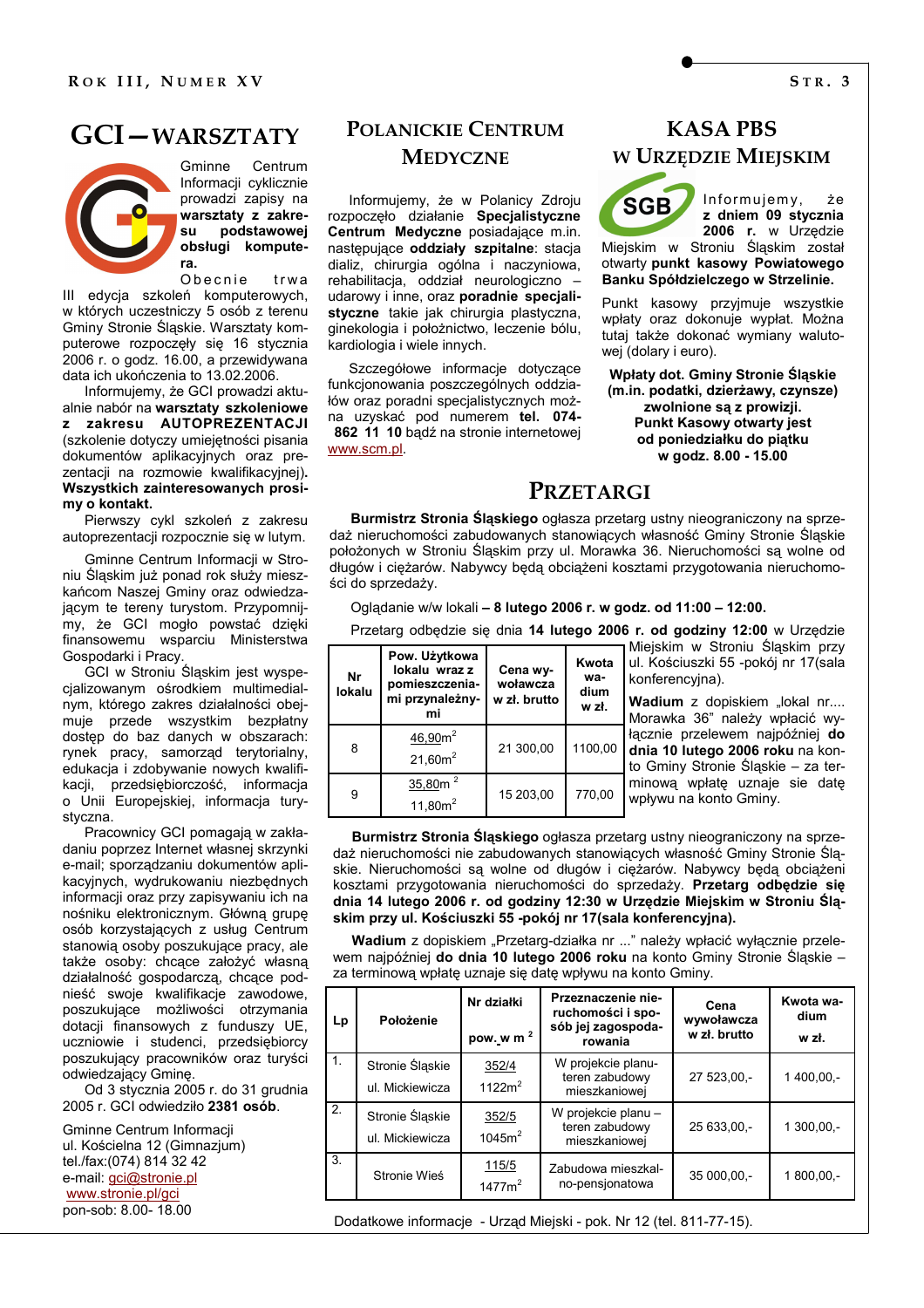## **ODZNACZENI KRZYŻAMI** ZESŁAŃCÓW SYBIRU

Podczas uroczystej sesji Rady Miejskiej, która odbyła się 29.12.2005 r. zostały wręczone mieszkańcom Gminy Stronie Śląskie odznaczenia Krzyża Zesłańców Sybiru nadanych przez Prezydenta Rzeczypospolitej Polskiej.



Osoby odznaczone Krzyżem Zesłańców Sybiru:

- 1. Emilia Bejgrowicz
- 2. Maria Eszer
- 3. Waleria Jackowska
- 4. Stanisław Pawlega
- 5. Lubomira Sokal
- 6. Stanisława Soroko
- 7. Alfreda Nowak

Powyższe osoby są kolejną grupą odznaczonych Krzyżami. W ubiegłym roku łącznie wyróżniono tym zaszczytnym odznaczeniem 33 osoby.

### **PRZEDSZKOLE** PROMUJĄCE ZDROWIE

12.01.06. o godz.16:00 w Przedszkolu Mieiskim odbyła sie Konferencia z udziałem zaproszonych gości: przedstawicieli Rady Miejskiej, Służby Zdrowia, nauczycieli, rodziców i przedszkolaków. Celem Konferencji było przekazanie informacji na temat projektu "Przedszkole Promujące Zdrowie". Przedszkole chce wejść do ogólnopolskiej sieci szkół promujących zdrowie i otrzymać certyfikat.

Projekt ten zakłada przekazanie informacji najmłodszym o zdrowiu i ma na celu kształtowanie postaw zdrowotnych. To placówka, w której będą rozwiązywane problemy zdrowotne zidentyfikowane przez społeczność przedszkolną, rodziców, społeczność lokalną. Wszyscy jesteśmy świadomi, że zdrowie jest najważniejszą inwestycją na przeszłość.

Konferencje uświetniły występy przedszkolaków, przedstawiające dotychczasowe działania przedszkola na rzecz promocji zdrowia. Następnie uczestnicy konferencji ustalili działania, które mogą podjąć na rzecz wsparcia programu "Przedszkole Promuiace Zdrowie".

Koordynatorem programu jest mgr Celina Cheś-Drańczuk, która przy współpracy z dyr.mgr Elżbieta Janota zorganizowała konferencję.

## **WSPOMNIENIA Z DOLINY AOSTY**

Już po raz drugi uczniowie klasy IV Technikum w zawodzie technik hotelarstwa z Zespołu Szkół Ponadgimnazjalnych w Stroniu Śląskim odbyli trzymiesieczne praktyki zawodowe w wysokiej klasy objektach na terenie Doliny Aosty we Włoszech. Było to możliwe dzięki projektowi "Partnerstwo na rzecz rozwoju" pod nazwa "Sudety – szansa dla młodych".



## **KATALOG USŁUG**

 $r$ amach akcii "Przejrzysta Polska" został opracowany "Katalog Usług" świadczonych strońskim Urzędzie.  $\mathbf{w}$ 

Katalog zawiera informacie o typowych sprawach, które są załatwiane jak np. wydanie dowodu osobistego, wpis do ewidencji działalności gospodarczej czy nadanie numerów porządkowych dla nieruchomości.

Katalog składa sie z kart usług. zawierających takie informacje jak: osoba odpowiedzialna za załatwienie sprawy, opłaty, podstawa prawna, wymagane dokumenty. Do katalogu dołączone są odpowiednie wzory druków niezbędnych do załatwienia poszczególnych spraw.

Katalog Usług dostepny jest w Punkcie Informacyjnym Urzędu, w poszczególnych referatach, a także w GCI i na stronie internetowei.

W ramach Przejrzystej Polski również wprowadzono system oznakowania wewnętrznego, który ma pomóc w poruszaniu sie interesantów po Urzedzie Miejskim w Stroniu Ślaskim.

Wiecej informacji na stronie www.stronie.pl i w pok. nr 9 (tel. 074 811-77-22)



20 grudnia 2005 roku w Zespole Szkół Ponadgimnazjalnych odbyła się prezentacja multimedialna II edycji projektu "Powrót do Doliny Aosty". Uczniowie podzielili się nabytą tam wiedza i zdolnościami z młodszymi kolegami oraz pochwalili się swoimi zdolnościami kulinarnymi przed zaproszonymi gośćmi. W menu znalazły się potrawy i napoie kuchni włoskiei.

W spotkaniu uczestniczyli: Dyrektor Wydziału Oświaty Starostwa Powiatowego w Kłodzku - pani Violetta Rosińska – Różańska, Dyrektor Gimnazium w Stroniu Śląskim - pani Jolanta Nowak, Rada Pedagogiczna Szkoły i uczniowie młodszych klas gastronomicznych. Zainteresowanych przebiegiem spotkania zapraszamy na stronę internetowa

www.zsp-stronie.oswiata.org.pl

## **PRZYPOMINAMY**

 $\triangle$  Straż **Mieiska** przypomina o obowiązku odśnieżania chodników i dróg przez właścicieli posesji oraz o obowiązku usuwania śniegu i sopli z dachów.

◆ Przypomina się o konieczności przedłużenia umów na użytkowanie kwater grzebalnych na cmentarzu komunalnym w Stroniu Śląskim.

◆30 stycznia mija termin wnoszenia opłat za zezwolenia na sprzedaż napojów alkoholowych. Do tego dnia należy również złożyć oświadczenia o wartości sprzedaży napojów alkoholowych w 2005 roku.

◆ Z dniem 01 marca 2006r. upływa termin składania wniosków o stypendium naukowe, artystyczne, sportowe Burmistrza Stronia Śląskiego. Wnioski można uzyskać w pokoju nr 9.

◆ 15 lutego mija termin składania deklaracii na podatek od środków transportowych (informacja pok. Nr 5)

◆ Przypominamy o obowiazku składania informacji o wystapieniu okoliczności wpływających na zmiane w podatkach lokalnych oraz rolnym i leśnym.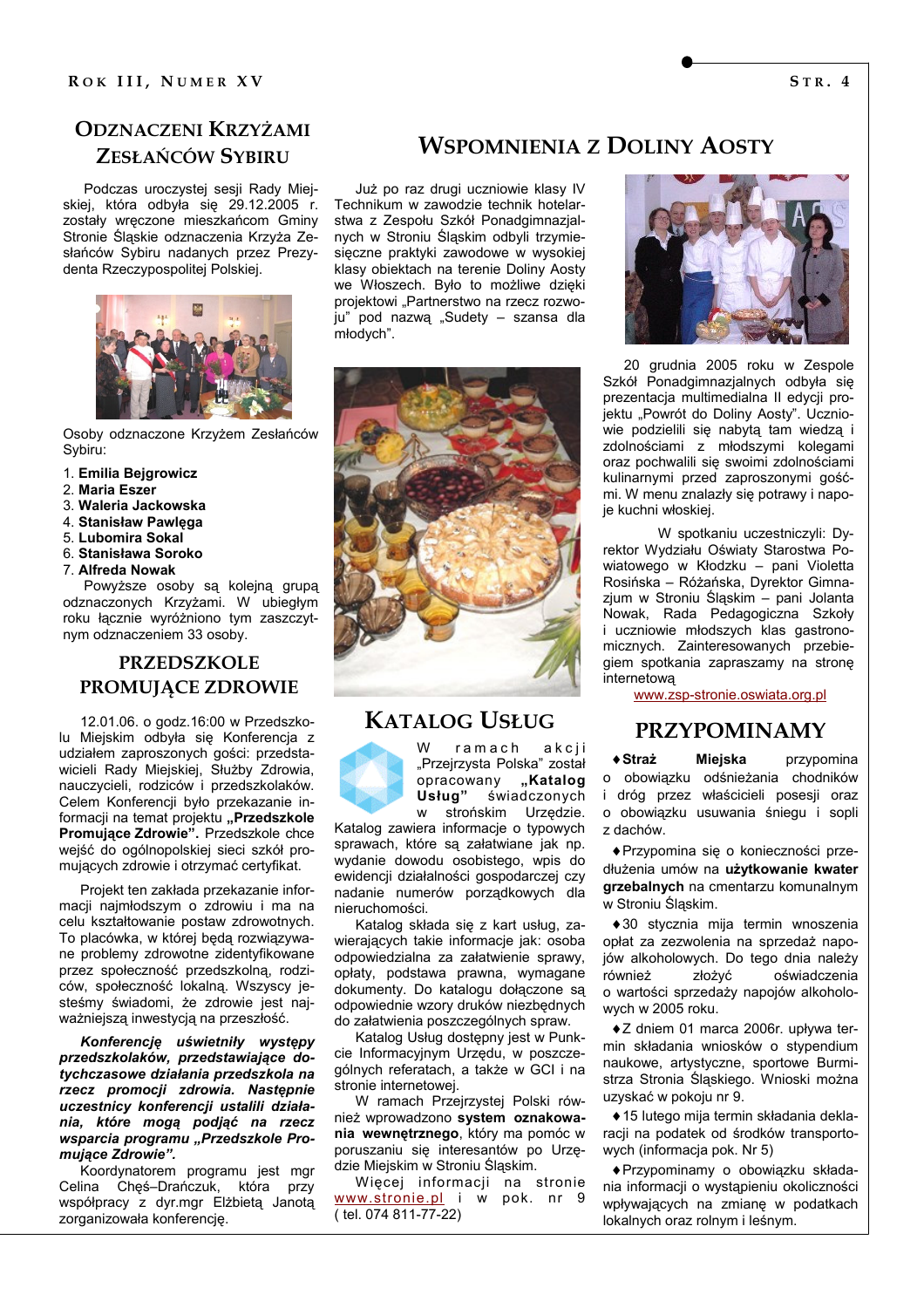Zaczęły się, upragnione przez wszystkich uczniów, ferie. Instytucje działające w naszej Gminie przygotowały szereg atrakcji dla młodzieży, która podczas tego okresu pozostaje w Stroniu.

### **FERIE W BIBLIOTECE 2006**

Ferie w Bibliotece organizowane sa od poniedziałku do piątku (16-20 i 23-27stycznia 2006).

Zajęcia prowadzone są od 9°° do 1500 i zorganizowane są według schematu: zajęcia plastyczne; zagadki, łamigłówki, kolorowanki, gry planszowe; zajęcia plastyczne; przerwa śniadaniowa; zabawy ruchowe; próba teatralna; przygotowywanie strojów lub dekoracji do teatrzyku.

W zajęciach bierze udział 25 osobowa grupa dzieci z klas od I do IV. Zajęcia plastyczne i zabawy ruchowe prowadzi Milena Michalska. Teatrzyk i dekoracje przygotowuje Anna Obajtek.

### **FERIE NA BASENIE**

Informujemy, że od 18.02.2006 do 29.01.2006 dzieci z Gminy Stronie Ślaskie mają z okazji ferii zimowych bezpłatne wejście na basen. 13:00-14:00 Szkoła Podstawowa, 14:00- 15:00 Gimnazium.

### OŻYWIĆ POLA

Szkoła Podstawowa w Stroniu Ślaskim we współpracy ze Strażą Graniczną, Strażą Pożarną, Nadleśnictwem Ladek Zdrój i Kołem Łowieckim "Śnieżnik" wygrała ogólnopolski konkurs "Ożywić Pola" pod honorowym patronatem prezydenta Aleksandra Kwaśniewskiego.

Sukces osiągnięto dzięki przeprowadzonym akcjom:

◆ "Las Europejski" - w akcji posadzono 130 drzew liściastych na Przełęczy Płoszczyna. W posadzeniu Lasu Europejskiego wzięły udział dzieci ze Szkoły Podstawowej ze Stronia i Starego Mesta. Pomalowano również wierzchołki sadzonek drzew specjalnym środkiem chemicznym:

◆ pogadance "Nie palcie skowronków" (dla klas I - IV) - o tym, jak zachować się na palącej się łące;

◆ pogadance "Jadowite zwierzęta łąk, pól i lasów" (dla kl. III) - podczas spotkania w Zamku Myśliwskim Koła Myśliwskiego "Śnieżnik";

◆zabawach i konkursach "Jakie znasz drzewa?", "Co rośnie na łące?";

◆posadzenie młodnika w Nowym Gierałtowie - w akcji posadzono 115 sadzonek sosny i limby.

## **FERIE W NASZEJ GMINIE**

### **SALA SPORTOWA**

Dnia 18 stycznia 2006 w godzinach 12:00- 15:00, odbyły się rozgrywki dla dzieci w różnych dyscyplinach sportowych

28.01.2006 w godzinach 10:30- 12:00 będzie można obejrzeć pokaz walk tequondo. Natomiast od 15:30 beda przeprowadzane rozgrywki w siatkówkę dla dorosłych.

### **FERIE W GCI**

Gminne Centrum Informacji, mające swoja siedzibe w budynku gimnazjum, podczas ferii udostępnia trzy stanowiska komputerowe dla dzieci i młodzieży z Naszej Gminy. Z komputerów można korzystać od poniedziałku do soboty w godzinach 8.00-12.00.

#### **FERIE W GIMNAZJUM**

W Gimnazium w czasie ferii odbywać się będą zajęcia opiekuńczo wychowawcze dla dzieci i młodzieży z Gminy Stronie Śląskie, w ramach zajęć świetlicy szkolnej i środowiskowej. Dodatkowa propozycja dotyczy zajęć komputerowych w liczbie 5 godzin. Obok przedstawiamy w tabeli inne zajęcia w Gimnazjum.

| DZIEŃ | <b>GODZINA</b> | ZAJECIA                                 |
|-------|----------------|-----------------------------------------|
| 16.01 | 10-11.30       | Koszykówka dla<br>dziewcząt i chłopców  |
| 17.01 | 10-11.30       | Siatkówka dla dziew-<br>czat i chłopców |
| 18.01 | 10-11 30       | Piłka nożna                             |
| 19 01 | 10-11 30       | Gry i zabawy z ele-<br>mentami gier     |
| 20.01 | 10-11 30       | Aerobik przy nowo-<br>czesnej muzyce    |
| 23.01 | 10-11 30       | Koszykówka-<br>rozgrywki trójek         |
| 24 01 | 10-11 30       | Siatkówka- rozgrywki<br>drużynowe       |
| 25.01 | 10-11.30       | Piłka nożna-rozgrywki<br>drużynowe      |
| 26.01 | 10-11.30       | Gry dowolne                             |
| 27.01 | 10-11.30       | Piłka nożna                             |

### **W SKRÓCIE**

W dniu 12 grudnia 2005 roku 50 uczniów ze Szkoły Podstawowej w Stroniu Śląskim udało się z bożonarodzeniową wizytą do Domu Małego Dziecka w Kłodzku. Wizytę poprzedziła przeprowadzona w Szkole Podstawowej i Przedszkolu Miejskim akcja "Mikołaj", która polegała na zbiórce słodyczy, maskotek, przyborów szkolnych, Zebrane prezenty zostały przekazane dzieciom podczas wizyty w Domu Małego Dziecka.

**Europejskie Forum** Młodzieży z Bystrzycy Kłodzkiej zaprosiło uczestników konkursu plastycznego ze Szkoły Podstawowej w Stroniu Śl. wraz z opiekunami na uroczystość otwarcia wystawy oraz wreczenia nagród dla laureatów. Uroczystość odbyła się 19 grudnia. Spośród dziewięciu uczniów z Naszei Gminy bioracych udział w konkurwyróżnienie zostało przyznane sie uczennicy Darii Zielińskiej.

18 grudnia 2005 roku w Kościele Parafialnym w Stroniu Śląskim odbyła się premiera spektaklu pod tytułem "Dziecię nam się narodziło" przygotowanego przez grupę 40 osób, uczniów

Szkoły Podstawowej w Stroniu Śląskim pod opieką pana Jarosława Grzybowskiego i pani Barbary Cichańskiej. Spektakl został także wystawiony dla Przedszkola Miejskiego, Gimnazjum, Szkoły Podstawowej i pensjonariuszy Szpitala dla Nerwowo i Psychicznie Chorych w Stroniu Śląskim. Szczególne podziękowania dla proboszcza Ryszarda Szula za pomoc w realizacji przedstawienia.

X Wojewódzki konkurs plastyczny pod patronatem honorowym Dolnoślaskiego Kuratora Oświaty został rozstrzygnięty. 11 stycznia 2006 roku w Sali Muzeum Ziemi Kłodzkiej. W przewidzianym regulaminem terminie wpłynęło ponad 1200 prac plastycznych z wielu placówek oświatowych.

Następujący uczniowie otrzymali wyróżnienia pierwszego stopnia:

-Laura **Brzezińska**  $72$ prace pt. "Jaskinia Niedźwiedzia w Kletnie

-Marcin **Boszko**  $7a$ prace pt. "Panorama Stronia Śląskiego"

Łukasz Gorczyca  $7a$ prace pt. "Stary Gierałtów"

-Kamila Staszak za pracę pt. "Widok na Góry Bialskie.